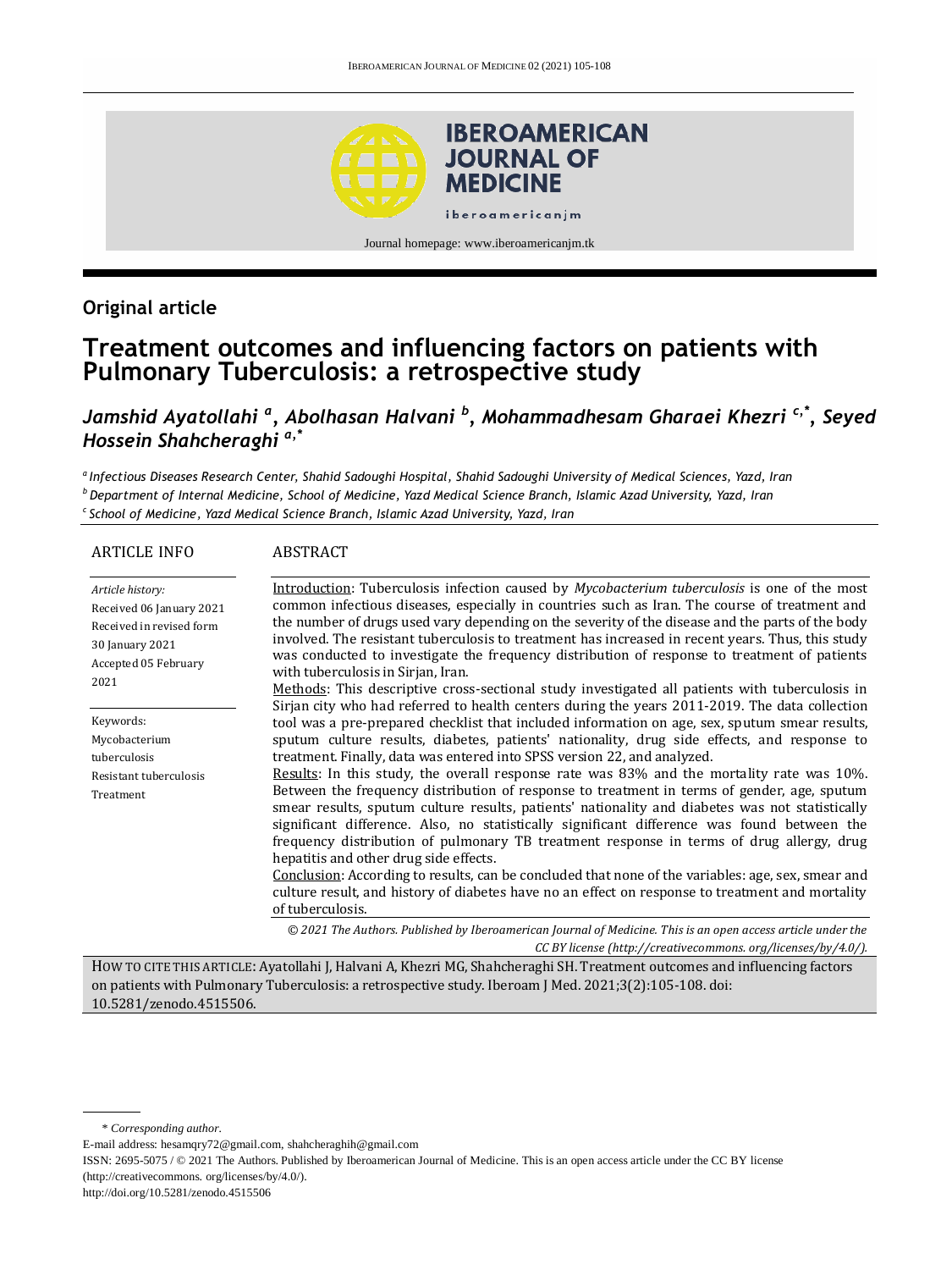#### **1. INTRODUCTION**

Here introduce the paper, and put a nomenclature if necessary, in a box with the same font size as the rest of the paper. The paragraphs continue from here and are only separated by headings, subheadings, images and formulae. The section headings are arranged by numbers, bold and 9.5 pt. Here follows further instructions for authors.

The mortality rates of TB remain high around the world, despite attempts to eradicate tuberculosis (TB). This issue is still among the world's top ten causes of death [1-4]. A significant predictor of TB control systems is the treatment impact. Patients who have failed TB therapy are more likely to develop tuberculosis resistant to drugs [5, 6]. Elder age, type of tuberculosis disease, prior tuberculosis cure, very low income, incomplete contact to transport, distance from treatment center to the home, low information about the disease and its dealing, partial public funding, multidrug high resistance, and comorbidity specially with HIV have all been investigated to be associated with ineffective treatment consequences [7-12]. The ultimate goal of the strategy to end the global TB epidemic by 2035 is to reduce TB-related deaths by 95% and the prevalence rate of TB by 90% [13, 14].

Understanding the factors related to the outcomes of TB treatment is critical. Thus, this study was conducted to investigate the frequency distribution of response to treatment of patients with tuberculosis in Sirjan, Iran.

#### **2. METHODS**

This cross-sectional study was conducted in all patients with tuberculosis (95 cases) referred to health centers in Sirjan, Iran during 2011-2019. Sirjan population in 2019 was 299716. Tuberculosis affects about 16,000 Iranian people and killed about 2000 people each year (For Sirjan almost 8 cases/year). The treatment protocol included rifamipine and isoniazid as the first line of treatment.

Pyrazinamide also reduced the duration of treatment to six months. Another effective first-line drug is ethambutol, which prevented the formation of resistant tuberculosis when added to the diet. Exclusion criteria included patients' dissatisfaction for participating in the study and patients with a history of drug allergy to first-line TB drugs. Informed consent was obtained from all eligible patients. Patients' confidentiality was maintained in accordance with the Helsinki convention, and individuals were assured that their information would be confidential and would only be used for research purposes. Also, patients will not incur any additional costs in conducting this research. Our university ethics committee confirmed this study.

The frequency of non-response to treatment was assessed based on microbiological or clinical tests or other tests. Questionnaire information were including age, sex, nationality, smear at the beginning of treatment, smear at the end of the second month, smear at the end of the fourth and sixth months, patients 'deaths and patients' treatment status (success therapy, failure therapy, transfer to other centers, absence from treatment and treatment complications). Thus, resistant cases were identified and their frequency was compared based on age, sex, positive smear or negative smear. Indeed, analysis of the patients' record (death and other records) was performed in this research.

Finally, the information was entered in SPSS software (version 22). Percentage, mean and standard deviation criteria were used for descriptive analysis.

#### **3. RESULTS**

This study was performed on 95 patients with tuberculosis, of which 49 (46.55%) were male and 46 (53.45) were female.

Sputum smear was positive in 66% of patients and negative in 34%. There was a history of diabetes in 33% and a history of contact with the infected person in 43% of

| Table 1. Response to treatment based on gender and age |             |                  |              |         |  |  |
|--------------------------------------------------------|-------------|------------------|--------------|---------|--|--|
|                                                        | Female      | <b>Male</b>      | <b>Total</b> | p-value |  |  |
|                                                        | $n$ (%)     | $\mathbf{n}(\%)$ | $n$ (%)      |         |  |  |
| <b>Complete recovery</b>                               | 36(77)      | 42 (89)          | 78 (83)      | 0.298   |  |  |
| <b>Lack of recovery</b>                                | 5(11)       | 2(4)             | 6(7)         |         |  |  |
| Death                                                  | 3(6)        | 6(13)            | 9(10)        |         |  |  |
| <b>Total</b>                                           | 44 (100)    | 50 (100)         |              |         |  |  |
|                                                        | 59-89 years | $11-49$ years    | <b>Total</b> | p-value |  |  |
|                                                        | $n$ (%)     | $n$ (%)          | $n$ (%)      |         |  |  |
| <b>Complete recovery</b>                               | 39 (76)     | 40(93)           | 79 (84)      | 0.076   |  |  |
| <b>Lack of recovery</b>                                | 4(8)        | 2(5)             | 6(6)         |         |  |  |
| Death                                                  | 8 (16)      | (2)              | 9(10)        |         |  |  |
| <b>Total</b>                                           | 51 (100)    | 43 (100)         |              |         |  |  |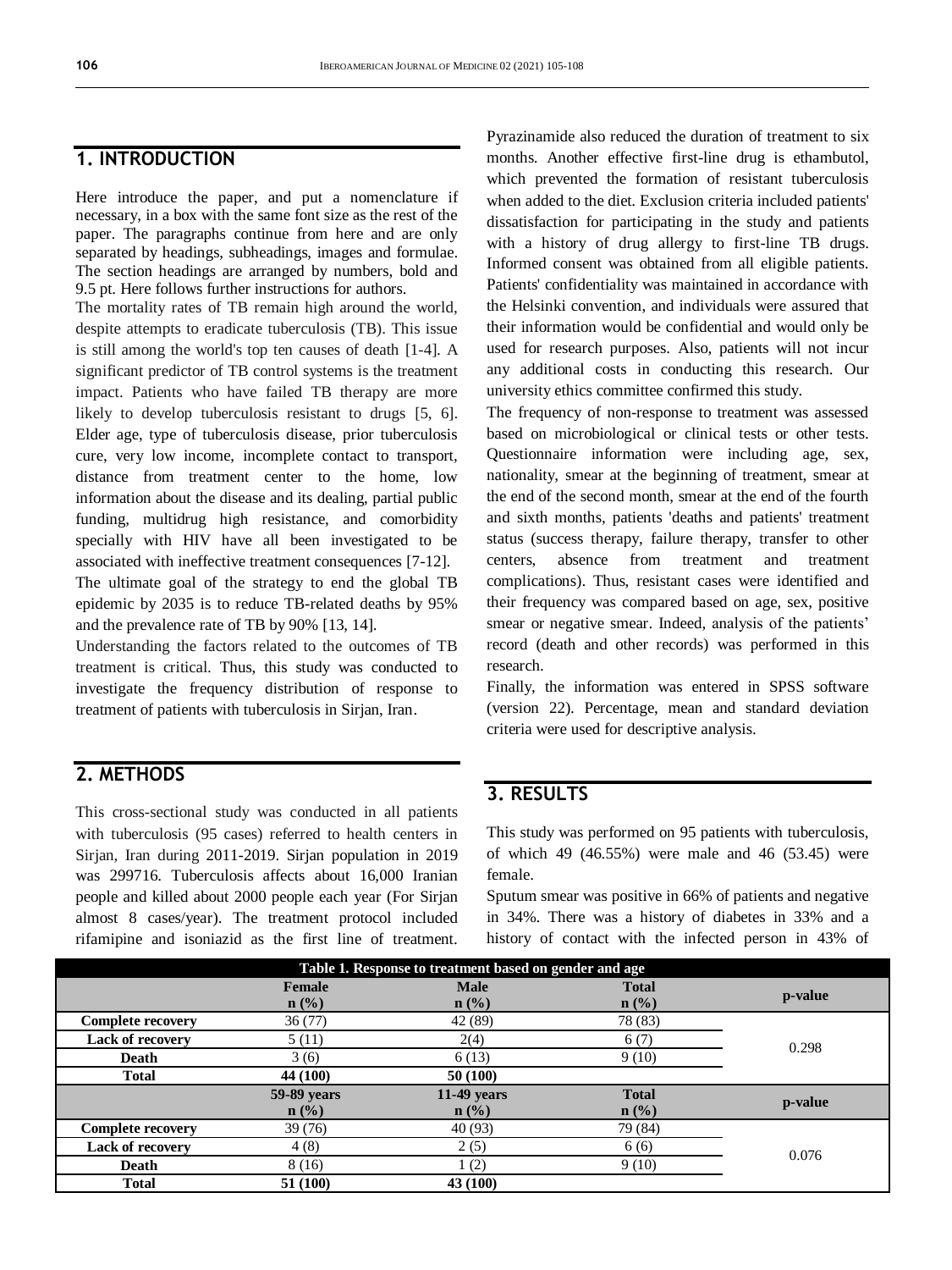| Table 2. Response to treatment based on gender and age |                            |                                     |                                  |                                      |  |  |
|--------------------------------------------------------|----------------------------|-------------------------------------|----------------------------------|--------------------------------------|--|--|
| <b>Sputum</b> smear                                    | <b>Positive</b><br>$n$ (%) | <b>Negative</b><br>$\mathbf{n}(\%)$ | <b>Total</b><br>$\mathbf{n}(\%)$ | p-value                              |  |  |
| Complete recovery                                      | 55 (87)                    | 24(77)                              | 79 (84)                          | 0.202                                |  |  |
| <b>Lack of recovery</b>                                | 3(5)                       | 4(13)                               | 7(6)                             |                                      |  |  |
| Death                                                  | 5(8)                       | 3(10)                               | 9(10)                            |                                      |  |  |
| Total                                                  | 63 (100)                   | 31(100)                             |                                  |                                      |  |  |
| Sputum culture                                         | <b>Positive</b><br>$n$ (%) | <b>Negative</b><br>$\mathbf{n}(\%)$ | <b>Total</b><br>$n$ (%)          | p-value                              |  |  |
| <b>Complete recovery</b>                               | 75 (85)                    | 4(67)                               | 79 (84)                          | 0.690<br>$\sim$ $\sim$ $\sim$ $\sim$ |  |  |
| <b>Lack of recovery</b>                                | 5(6)                       | 2(33)                               | 7(7)                             |                                      |  |  |
| Death                                                  | 8(9)                       | 0(0)                                | 8(9)                             |                                      |  |  |
| Total                                                  | 88 (100)                   | 6(100)<br>$\sim$ $\sim$ $\sim$      | ---                              |                                      |  |  |

patients.

Among patients, 98% were treated with the four drugs isoniazid, rifampin, pyrazinamide, ethambutol and 2% were treated with multi-drug resistant (MDR). After starting drug treatment, drug allergy was observed in 9.5% and drug hepatitis in 12% of patients. Also, 12% of patients showed other reactions to the drug.

No significant difference was found between response to treatment and parameters of gender and age (Table 1).

Also, there was no significant difference between smear results and sputum culture with response to treatment (Table 2).

Also, the difference in response to TB drug treatment in terms of diabetes ( $p=0.315$ ) and drug allergy ( $p=0.166$ ) was investigated and no significant relationship was found.

Finally, no significant difference was found between the frequency distribution of TB treatment response in terms of drug hepatitis complication and other drugs side effects (Table 3).

#### **4. DISCUSSION**

At present study, the overall response rate to treatment was 83% and the mortality percentage was 10%. Between the frequency distribution of response to treatment based on gender, age, sputum smear results, sputum culture results, patients' nationality and diabetes was not statistically

significant difference. Also, no statistically significant difference was found between the frequency distribution of pulmonary TB treatment response based on drug allergy, drug hepatitis and other drug side effects. The main limitations in present study were drug consumption without a doctor's prescription and also incomplete patient information.

A research in Busan, South Korea, found that the overall success rate for treatment was 83.9% and 8% of patients died. Also, female gender was correlated with lower mortality. Age  $(\sim 75$  years) and smear-positive TB were related to upper mortality [1]. The cure success rates were 95.02% for smear-positive patients and 95% for smearnegative patients in another study in Anqing, China. In addition, curing as ineffective among patients with negative smear was strongly correlated with age over 45 years, fullperiod treatment care model, uncontrolled chest X-ray, existence of chest X-ray miliary effect and period above 51 days [6]. The good treatment result percentage in Hamadan province, Iran was 83.1% and 9.4% of the patients died through the study period. The variables most related to successful treatment were also gender, HIV risk features, and history of hospitalization [13]. Ethiopia Mainstream 333 (94.6%) of TB treatment results were also effective in Addis Ababa, i.e. either healed or effectively fulfilled treatment, while only 19 (5.4%) of therapies were ineffective [15].

In Bahawalpur, Pakistan the success percentage of

| Table 3. Response to treatment based on drug hepatitis and other side effects |          |            |              |         |  |  |  |
|-------------------------------------------------------------------------------|----------|------------|--------------|---------|--|--|--|
| Drug hepatitis                                                                | $\bf No$ | <b>Yes</b> | <b>Total</b> | p-value |  |  |  |
|                                                                               | $n$ (%)  | $n$ (%)    | $n$ (%)      |         |  |  |  |
| <b>Complete recovery</b>                                                      | 72 (86)  | 7(64)      | 79 (83)      | 0.165   |  |  |  |
| <b>Lack of recovery</b>                                                       | 5(6)     | 2(18)      | 7(7)         |         |  |  |  |
| Death                                                                         | 7(8)     | 2(18)      | 9(10)        |         |  |  |  |
| <b>Total</b>                                                                  | 84 (100) | 11 (100)   | 95(100)      |         |  |  |  |
| Other side effects                                                            | $\bf No$ | Yes        | <b>Total</b> | p-value |  |  |  |
|                                                                               | $n$ (%)  | $n$ (%)    | $n$ (%)      |         |  |  |  |
| <b>Complete recovery</b>                                                      | 69 (82)  | 10(90.9)   | 79 (83)      | 0.584   |  |  |  |
| Lack of recovery                                                              | 8 (9)    | 1(9.1)     | 9(7)         |         |  |  |  |
| Death                                                                         | 9(11)    | 0(0)       | 9(10)        |         |  |  |  |
| <b>Total</b>                                                                  | 86 (100) | 11 (100)   | 97 (100)     |         |  |  |  |